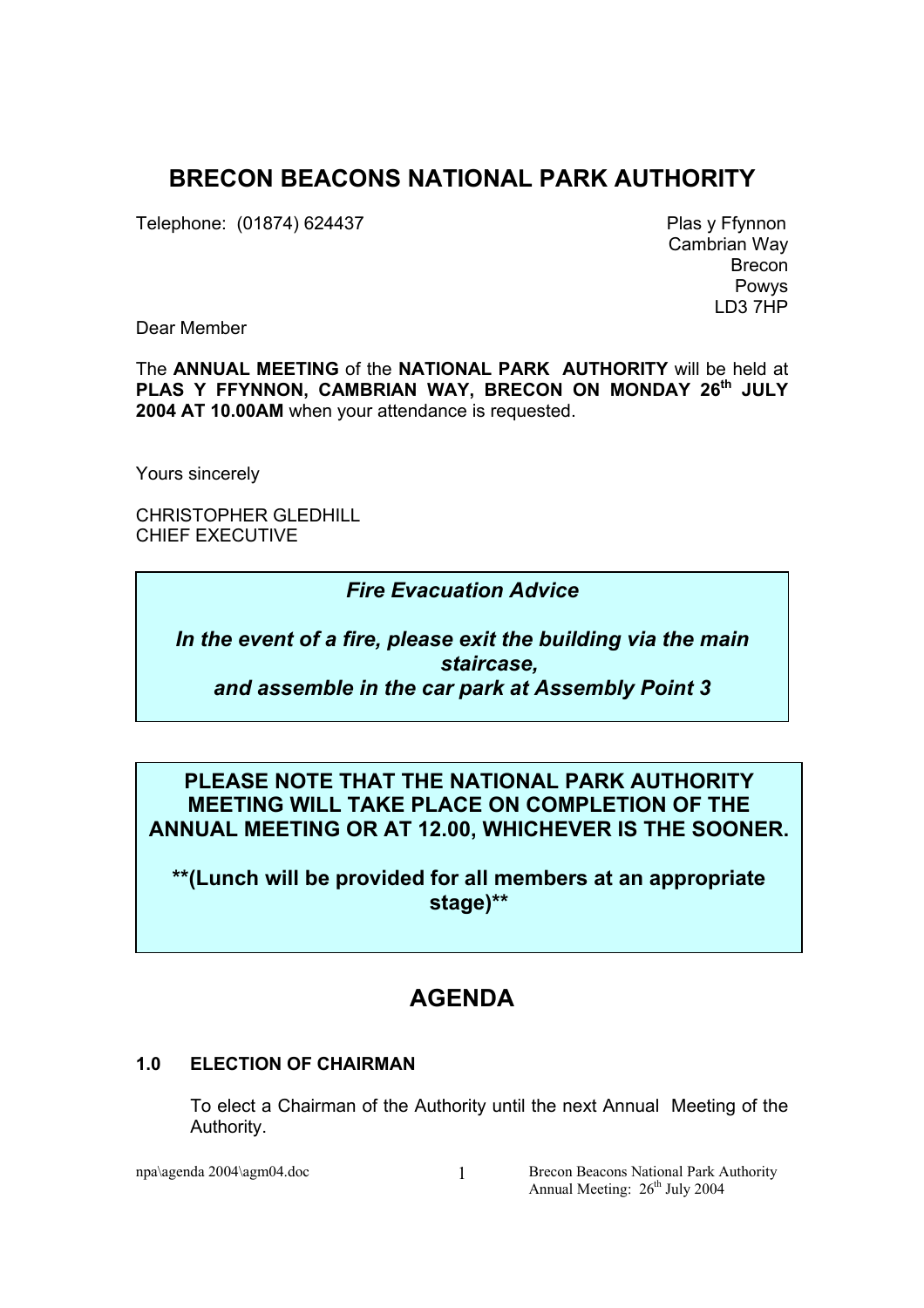### **2.0 ELECTION OF DEPUTY CHAIRMAN**

 To elect a Deputy Chairman of the Authority until the next Annual Meeting of the Authority.

### **3.0 CORRESPONDENCE**

To receive the attached Schedule of Correspondence and make any recommendations thereon. (Below).

## **4.0 MEMBERS' DECLARATIONS OF INTEREST**

 To receive any declarations of interests from members regarding items to be considered on the agenda.

### **5.0 APPOINTMENT OF MEMBERS TO THE NATIONAL PARK AUTHORITY**

To formally note the appointment of representatives of the constituent Unitary Authorities:

#### **Powys**

Cllr P Ashton Cllr J Morris Cllr Mrs M Morris Cllr E T Morgan

Cllr K Pathak Cllr W Powell Cllr Mrs K Silk Cllr Mrs M Tunnicliffe

## **Monmouthshire**

Cllr A Breeze Cllr A Carrington

## **Carmarthenshire**

Cllr E Williams Cllr Huw Morgan

#### **Blaenau Gwent**

Cllr P Hopkins

#### **Torfaen**

Cllr M Reece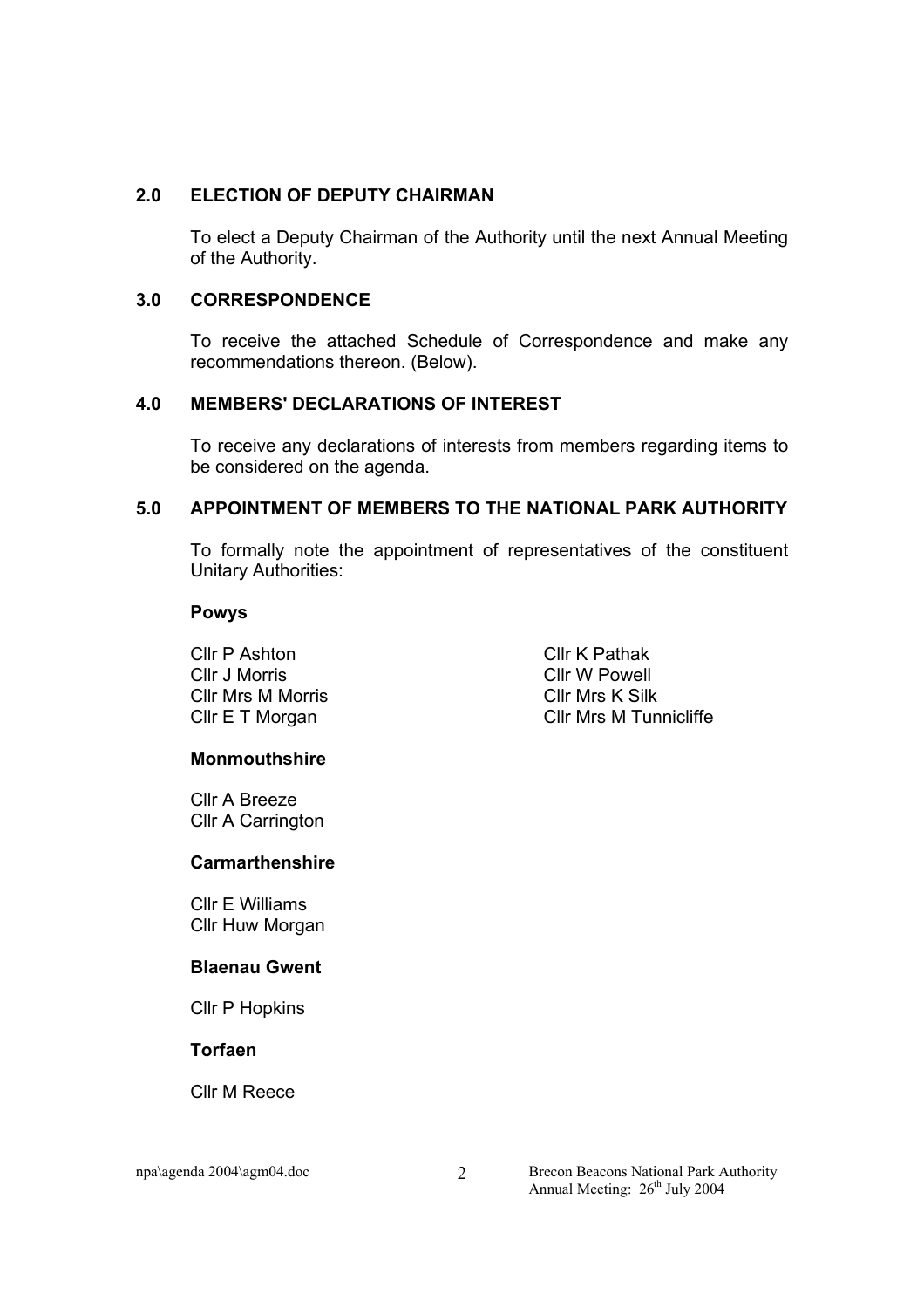**Merthyr Tydfil** 

Cllr A Baynham

## **Rhondda Cynon Taff**

Cllr G Thomas

## **6.0 APPOINTMENT OF MEMBERS TO COMMITTEES**

6.1 To move an adjournment of the meeting to enable Unitary Authority and Assembly appointed members to meet to discuss membership of committees, and to ensure balance of those committees in accordance with Paragraph 13(3) of Schedule 7 to the Environment Act 1995 (two thirds Unitary Authority members and one third Assembly members).

> *NOTE: The following documents are provided for members' information and guidance:*

> *Enclosure 1: Current Committee Structure Enclosure 2: Terms of Reference of the committees and panels of the Authority.*

- 6.2 On reconvening the meeting, to appoint members to the following committees until the next Annual Meeting of the Authority.
	- a) Development Control Committee (all members)
	- b) Strategy and Policy Committee (all members)
	- c) Corporate Resources Committee (15 members -10 Unitary Authority appointed/5 Assembly appointed)\*
	- d) Access and Rights of Way Committee (13 members 9 Unitary Authority appointed /4 Assembly appointed)\*
	- e) Standards Committee (3 members 2 Unitary Authority appointed /1 Assembly appointed)
	- f) Events Committee\* (11 members 7 Unitary Authority appointed /4 Assembly appointed)
	- g) Complaints Panel (3 members of Corporate Resources Committee 2 Unitary Authority appointed /1 Assembly appointed)
	- h) Joint Negotiating Committee (3 members 2 Unitary Authority appointed/1 Assembly nominated)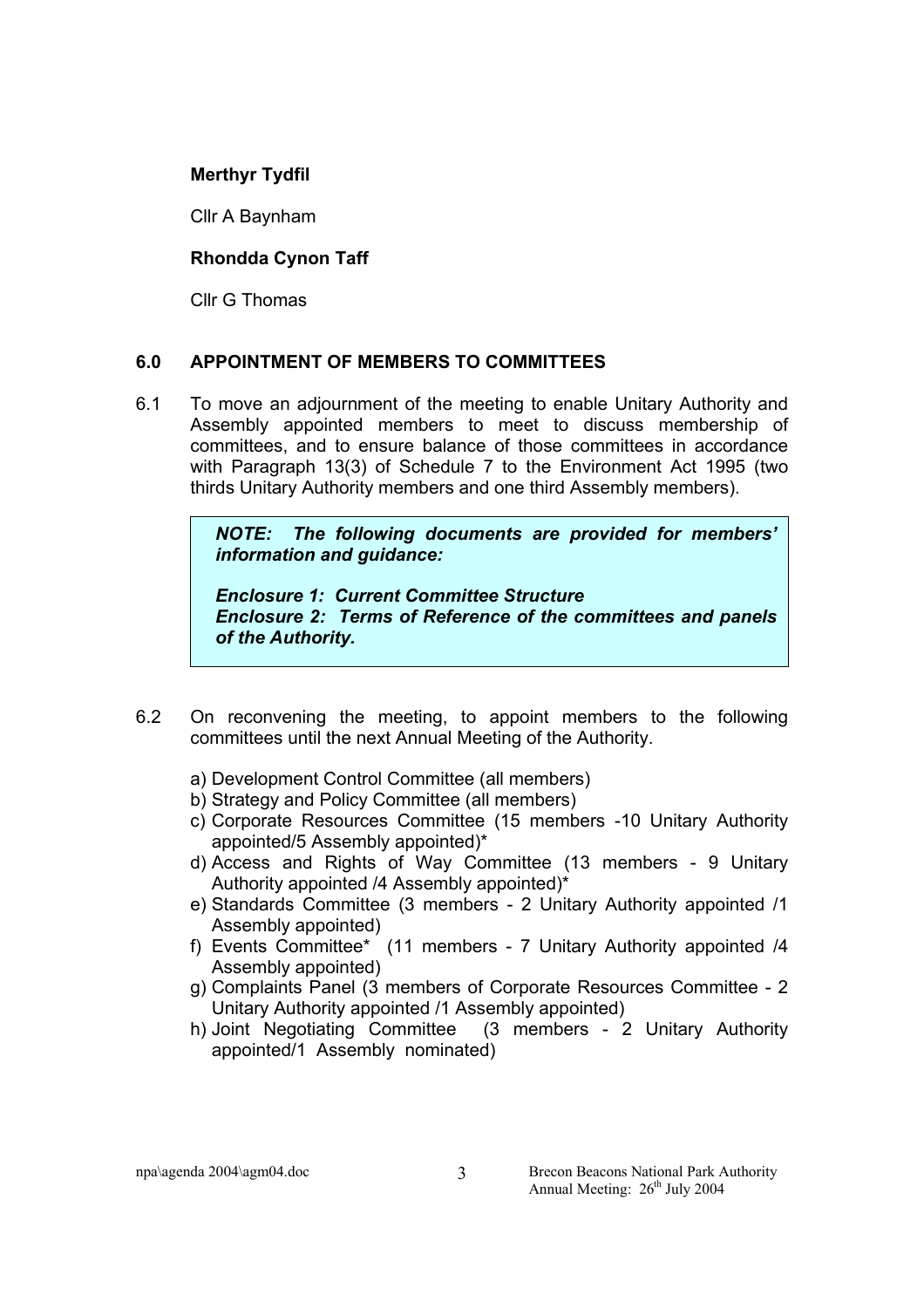## *NOTES:*

 *\*The Chairman and Deputy Chairman sit as ex officio members of the Corporate Resources, Access and Rights of Way and Events Committees and are included in the total number of members for those committees.* 

## **7.0 ELECTION OF CHAIRMEN AND DEPUTY CHAIRMEN OF COMMITTEES**

- 7.1 To move an adjournment to enable the following committees to meet in turn to elect their Chairman and Deputy Chairman:
	- a) Development Control Committee
	- b) Strategy and Policy Committee
	- c) Corporate Resources Committee
	- d) Access and Rights of Way Committee
	- e) Events Committee

## *NOTE: Agendas for these meetings are attached at Enclosure 3.*

- 7.2 On reconvening the meeting, to note the Chairmen and Deputy Chairmen of committees until the next Annual Meeting of the Authority.
- 7.3 To appoint members to the following panels:
	- a) Appeals Panel: (5 members 3 Unitary Authority appointed/2 Assembly appointed, to include the Chairman of Corporate Resources Committee, who chairs the panel)
	- b) Grievance Panel: (3 members 2 Unitary Authority appointed/1 Assembly appointed – to include Chairman of Corporate Resources Committee who chairs the panel)

## **8.0 COMPLAINTS PANEL: CHANGE OF NAME**

During the last few months members, officers and some community/tourism representatives have undergone Service Best training. The issue of the Complaints system was raised at more than one session as being being a very negative term for the Authority to use. Currently if members of the public wish to make a complaint they are given a copy of the Complaints leaflet (a copy is provided in the Member Handbook) which outlines the complaints process and stages.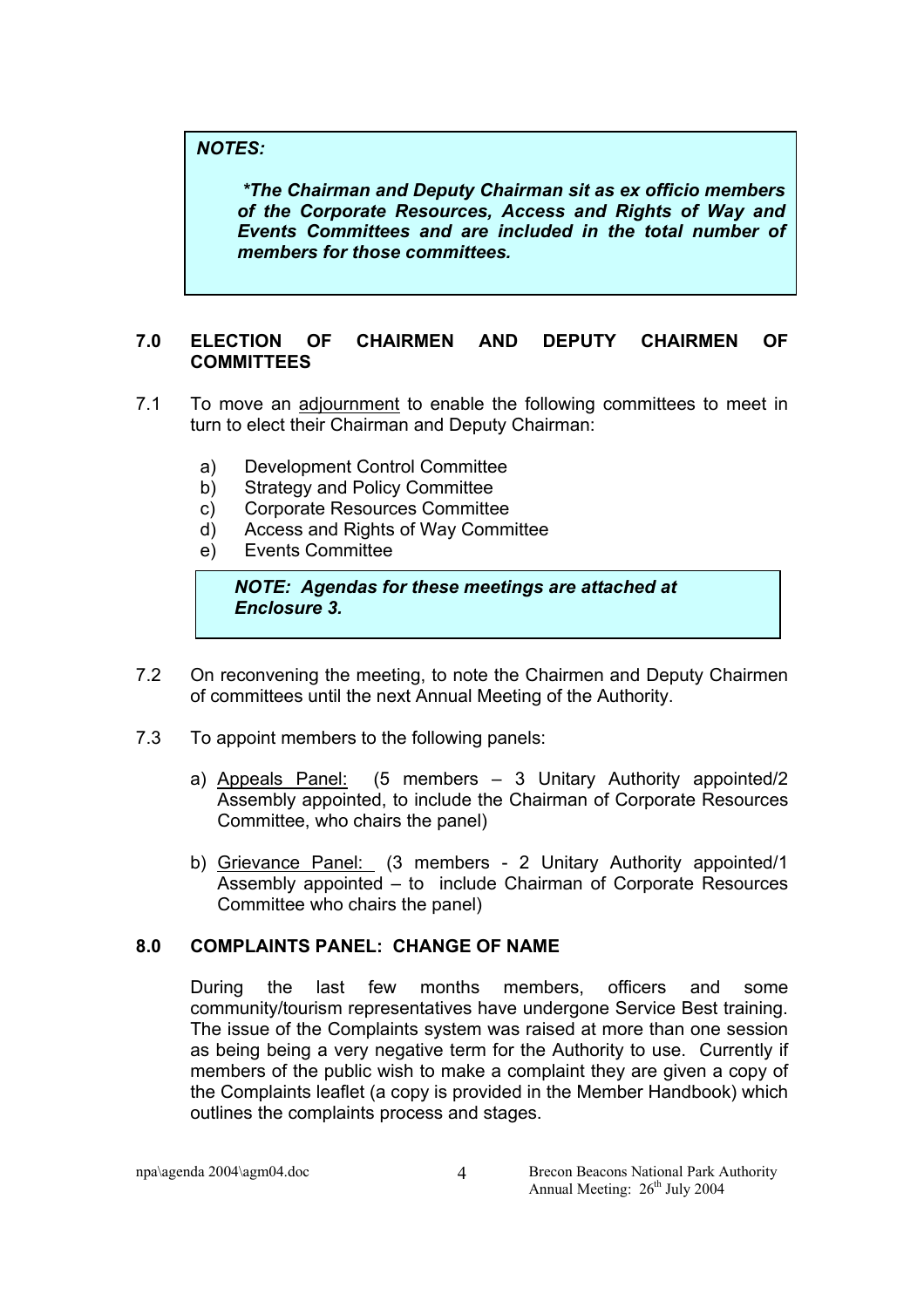The Corporate Management Team considered this at a recent meeting and came up with a number of alternative suggestions for members to consider, including Service Best Panel, and Customer Feedback Panel.

*Recommendation: That members give consideration to renaming the Authority's Complaints Panel to better reflect the Authority's commitment to improving its service to the public*.

### **9.0 APPOINTMENT OF MEMBERS TO ADVISORY COMMITTEES**

To appoint members to the following Advisory Committees:

- a) National Park Visitor Centre Advisory Committee (3 members including the Chairman of the Authority)
- b) Upper Swansea Valley Advisory Committee (4 members including the Chairman of the Authority)
- c) Eastern Area Advisory Forum (up to 8 members including the Chairman and Deputy Chairman of the Authority)
- d) Central Area Advisory Forum (up to 8 members including the Chairman and Deputy Chairman of the Authority)
- e) Western Area Advisory Forum (up to 8 members including the Chairman and Deputy Chairman of the Authority)
- f) Access and Recreation Advisory Group (ARAG) (Currently 9 members)
- g) Meithrin Mynydd Advisory Group (Currently 6 members)

### **10.0 APPOINTMENT OF MEMBERS TO WORKING GROUPS/TASK AND FINISH GROUPS**

To consider the appointment of members to the following working groups:

- a) Grants Advisory Panel (Sustainable Development Fund) (One member only, to chair the Panel)
- b) Sustainable Development Fund Members' Group (up to 6 members including the Chairman of the Grants Advisory Panel)
- c) Unitary Development Plan Working Group (all members)
- d) Whole Authority Analysis Task and Finish Group (up to 7 members)
- **e)** Development Control Priorities Task and Finish Group (up to 9 members)

#### **11.0 APPOINTMENT OF LEAD MEMBERS**

The principle of having lead members for some areas of the Authority's work was highlighted in the Audit Commission in Wales' Whole Authority Analysis. It was agreed by the Corporate Resources Committee on  $29<sup>th</sup>$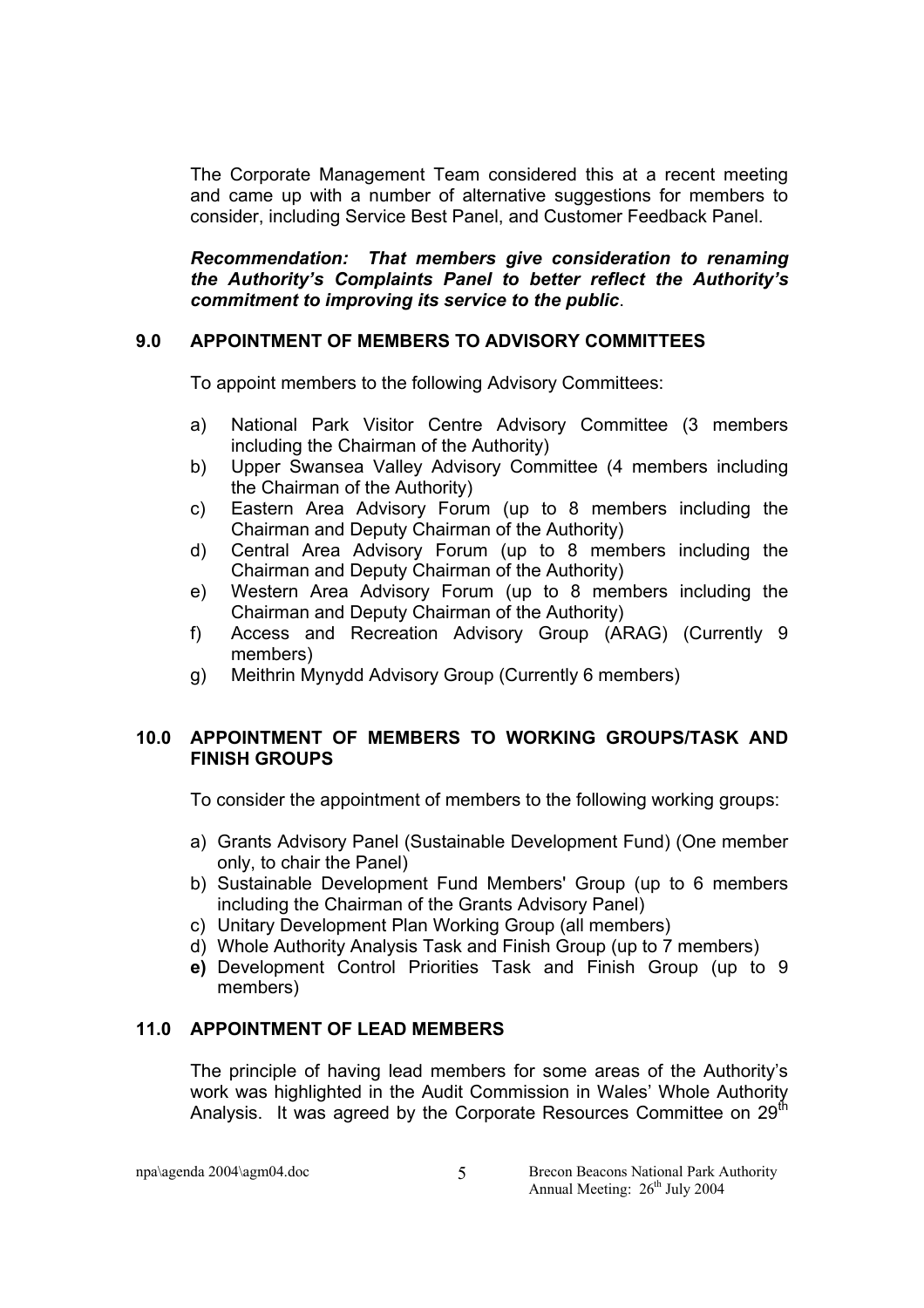January 2004, but the Authority, at its meeting on  $2^{nd}$  April 2004, deferred a decision on nominating members until after the local government elections. It was agreed that members be nominated to the following areas of work:

- a) Human Rights
- b) Equal Opportunities
- c) Visitor Centres
- d) Sustainable Development
- e) Social Inclusion
- f) Agricultural Reform and land management
- g) Historical and cultural heritage (including Welsh language)

Once lead members have been nominated, they will be given a generic training module with individual training for the specific area. This will be carried out at the induction stage of member training.

#### *Recommendation: That members give consideration to nominating lead members to the areas of work identified in the report.*

#### **12.0 APPOINTMENT OF MEMBER TO THE ASSOCIATION OF NATIONAL PARK AUTHORITIES (ANPA)**

To confirm the appointment of the Chairman of the Authority to the Association of National Park Authorities until the next Annual Meeting of the Authority, with the Deputy Chairman to deputise.

### **13.0 APPOINTMENT OF MEMBERS TO THE WELSH ASSOCIATION OF NATIONAL PARK AUTHORITIES (WANPA)**

To confirm the appointment of the Chairman and Deputy Chairman of the Authority to the Welsh Association of National Park Authorities until the next Annual Meeting of the Authority.

#### **14.0 WELSH LOCAL GOVERNMENT ASSOCIATION**

 To appoint a member to represent the Brecon Beacons National Park Authority on the WLGA Council until the next Annual Meeting of the Authority.

#### **15.0 APPOINTMENT OF MEMBERS TO OUTSIDE BODIES**

15.1 To consider the appointment of a representative(s) to the following bodies until the next Annual Meeting of the Authority.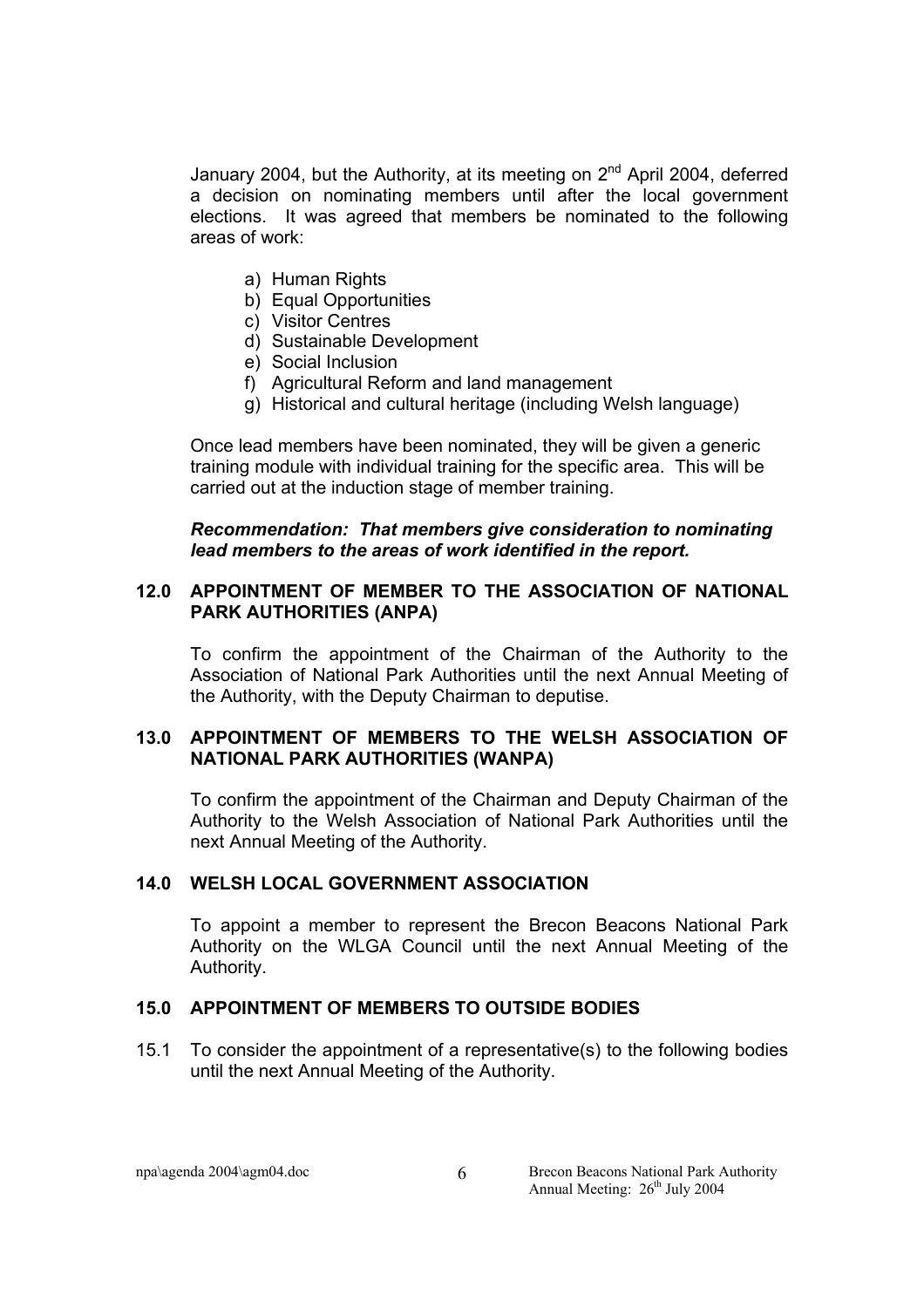*Note: Where representation involves becoming a director this is indicated. A list of positions held by current members is attached at Enclosure 4 for members' information* 

- a) Joint Council for Wales (1 member)
- b) Provincial Council of Wales (Employers' Side) (1 member)
- c) WTB Regional Tourism Partnerships (1 Director to each organisation)
	- Capital Regional Tourism
	- South West Wales Tourism Partnership
	- Mid Wales Tourism Partnership
- d) Regional Strategic Planning Groups:
	- South East (1 member)
	- South West (1 member)
- e) National Assembly for Wales Waste Management Group
	- South East/South West
- f) Tourism Growth Area Steering Group (3 members)
- g) Disabled Access Steering Group (2 members)
- h) Brecon Town Centre Working Party (1 member)
- i) Brecon Tourist Information Centre Steering Group (2 members)
- j) Carmarthenshire Tourism Forum (1 member this forum is currently in abeyance but will be resurrected this year)
- k) Biodiversity Information Centre (1 Director)
- l) Blaenavon Industrial Landscape World Heritage Site Management Committee (1 member)
- m) Council for National Parks
- n) WLGA/Environment Agency Forum (1 member)
- o) Brecon Agricultural Show Working Group (1 member)
- 15.2 To consider whether the Authority should continue to appoint representatives to the following two organisations:

## Coalfields Communities Campaign

The Authority has been an associate member of the Welsh Branch of the Coalfields Communities Campaign since July 2001. The Authority's representative has attended regular meetings of the Welsh and the national campaign. Reports on some of these meetings have been received, but there has been limited relevance to the work of the National Park. A recent application for funding to the Coalfields Regeneration Trust was unsuccessful, and members may wish to consider the benefits of continuing the Authority's membership.